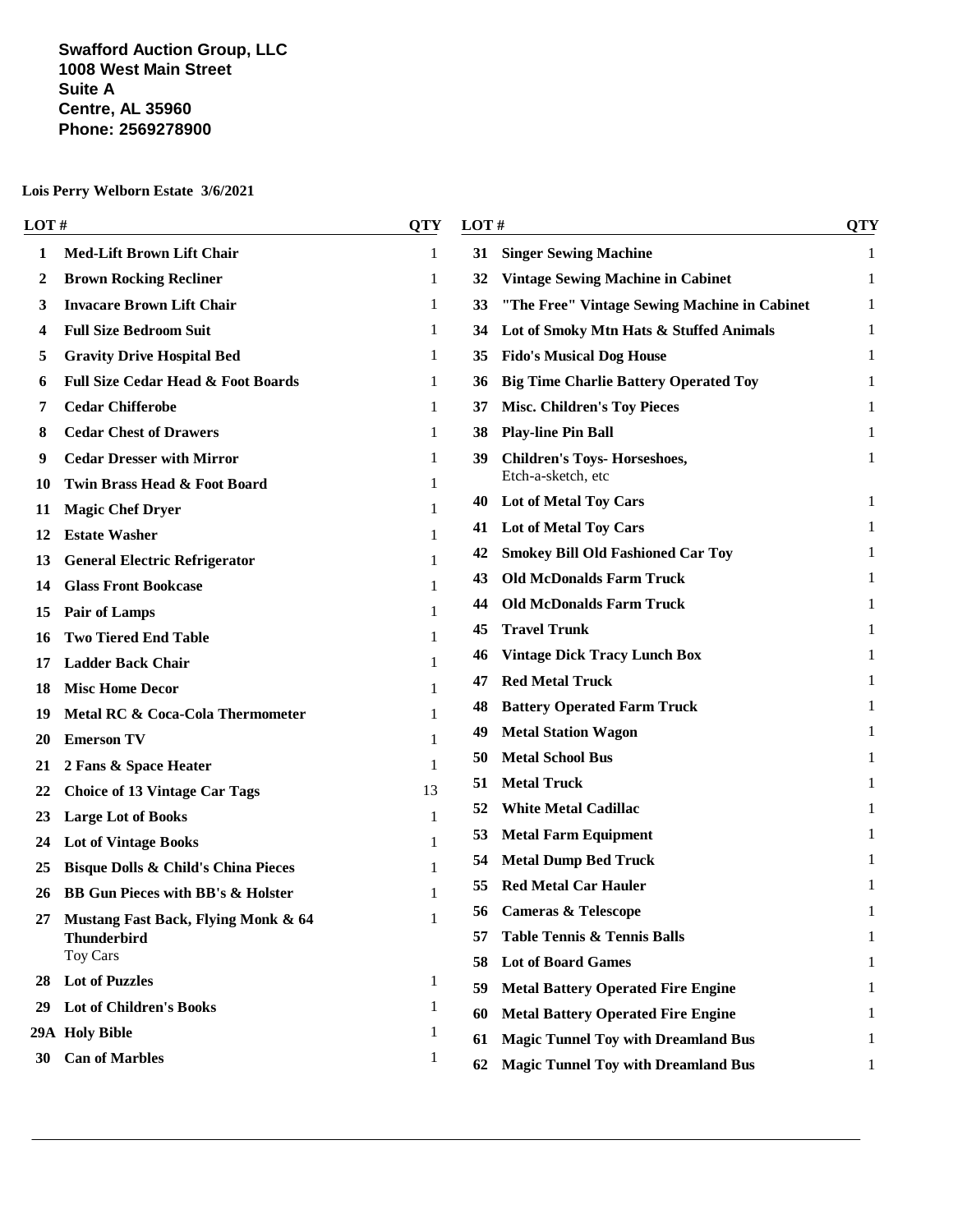|--|--|

| LOT# |                                          | <b>QTY</b> | LOT# |                                               | <b>QTY</b> |
|------|------------------------------------------|------------|------|-----------------------------------------------|------------|
| 63   | <b>Metal Top</b>                         | 1          |      | 101 Lot of Sewing Materials                   | 1          |
| 64   | <b>Vintage Chinese Checkers</b>          | 1          |      | 102 2 Travel Cases                            | 1          |
| 65   | Lot of Misc Blankets & Sheets            | 1          |      | 103 Copper Musical "Sting"                    | 1          |
| 66   | Lot of Vases & Artificial Flowers        | 1          |      | 104 Copper Musical Car                        | 1          |
| 67   | <b>First State Quarters</b>              | 1          |      | 105 Lamp & 2 Candle Holders                   | 1          |
| 68   | <b>Masons-Holy Bible</b>                 | 1          |      | 106 Lot of VHS Player, DVD Player & VHS Tapes | 1          |
| 69   | <b>Wooden Blocks</b>                     | 1          |      | 107 Sentry Fire Safe                          | 1          |
| 70   | <b>Farm Toys</b>                         | 1          |      | 108 Queen Air Mattress & Air Pump             | 1          |
| 71   | <b>Misc. Children's Toys</b>             | 1          |      | 109 Lot of Home Decor                         | 1          |
| 72   | <b>Toy Guns</b>                          | 1          |      | 110 Foot Stool, Iron & Door Draft Stopper     | 1          |
| 73   | <b>Table Top Pool Table</b>              | 1          |      | 111 Lot of Ashtrays                           | 1          |
| 74   | <b>Vintage Easel</b>                     | 1          |      | 112 Wooden Box & Bookshelf                    | 1          |
| 75   | <b>7 Quilt Tops</b>                      | 1          |      | 113 Lot of Tin Cans, Bucket, & Lard Can       | 1          |
| 76   | <b>6 Quilt Tops</b>                      | 1          |      | 114 Pressure Cooker with Accessories          | 1          |
| 77   | <b>6 Quilt Tops</b>                      | 1          |      | 115 Lot of Flash Lights                       | 1          |
| 78   | <b>6 Quilt Tops</b>                      | 1          |      | 116 2 - Child Rockers                         | 1          |
| 79   | <b>5 Early Quilts</b>                    | 1          |      | 117 Churn                                     | 1          |
| 80   | <b>5 Early Quilts</b>                    | 1          |      | 118 Churn                                     | 1          |
| 81   | Quilt                                    | 1          |      | 119 Churn                                     | 1          |
| 82   | Quilt                                    | 1          |      | 120 Refrigerator Copper Tube                  | 1          |
| 83   | Quilt                                    | 1          |      | 121 Cot                                       | 1          |
| 84   | Quilt                                    | 1          |      | 122 2 Vacuums, Ironing Board, & Accessories   | 1          |
| 85   | Quilt                                    | 1          |      | 123 Portable Electronic Grain Tester          | 1          |
| 86   | Quilt                                    | 1          |      | 124 Misc Tools                                | 1          |
|      | Quilt                                    | 1          |      | 125 Cosco Step Ladder                         | 1          |
| 88   | Quilt                                    |            |      | 126 Lot of Extension Cords & Light Bulbs      |            |
| 89   | Quilt                                    | 1          |      | 127 Lot of Holiday Decor                      | 1          |
| 90-  | Quilt                                    | 1          |      | 128 Misc. Tools, Nails, Bolts                 | 1          |
| 91   | Quilt                                    | 1          |      | 129 Hostess Ice Cream Maker                   | 1          |
| 92   | <b>Electric Blanket &amp; Curtains</b>   | 1          |      | 130 Misc Clocks                               | 1          |
| 93   | <b>3 Travel Cases</b>                    | 1          |      | 131 2 Vintage Radios                          | 1          |
| 94   | Gone With The Wind Style Purple Lamp     | 1          |      | 132 Misc. Radios                              | 1          |
| 95   | <b>Afghans &amp; Chenille Bedspreads</b> | 1          |      | 133 Cow & Deer Figurines                      | 1          |
| 96   | Two Tiered Table & Coffee Table          | 1          |      | 134 Lot of Jars                               | 1          |
| 97   | Lot of Hats                              | 1          |      | 135 Lot of Vases & Seashells                  | 1          |
| 98   | Lot of Doilies & Linens                  | 1          |      | 136 Child's Potty Chair & Enamel Urinal       | 1          |
| 99   | Lot of Vintage Aprons & Handkerchiefs    | 1          |      | 137 Shave Cups & Razors                       | 1          |
|      | 100 Lot of Baskets                       | 1          |      | 138 Vintage Bottles                           | 1          |
|      |                                          |            |      |                                               |            |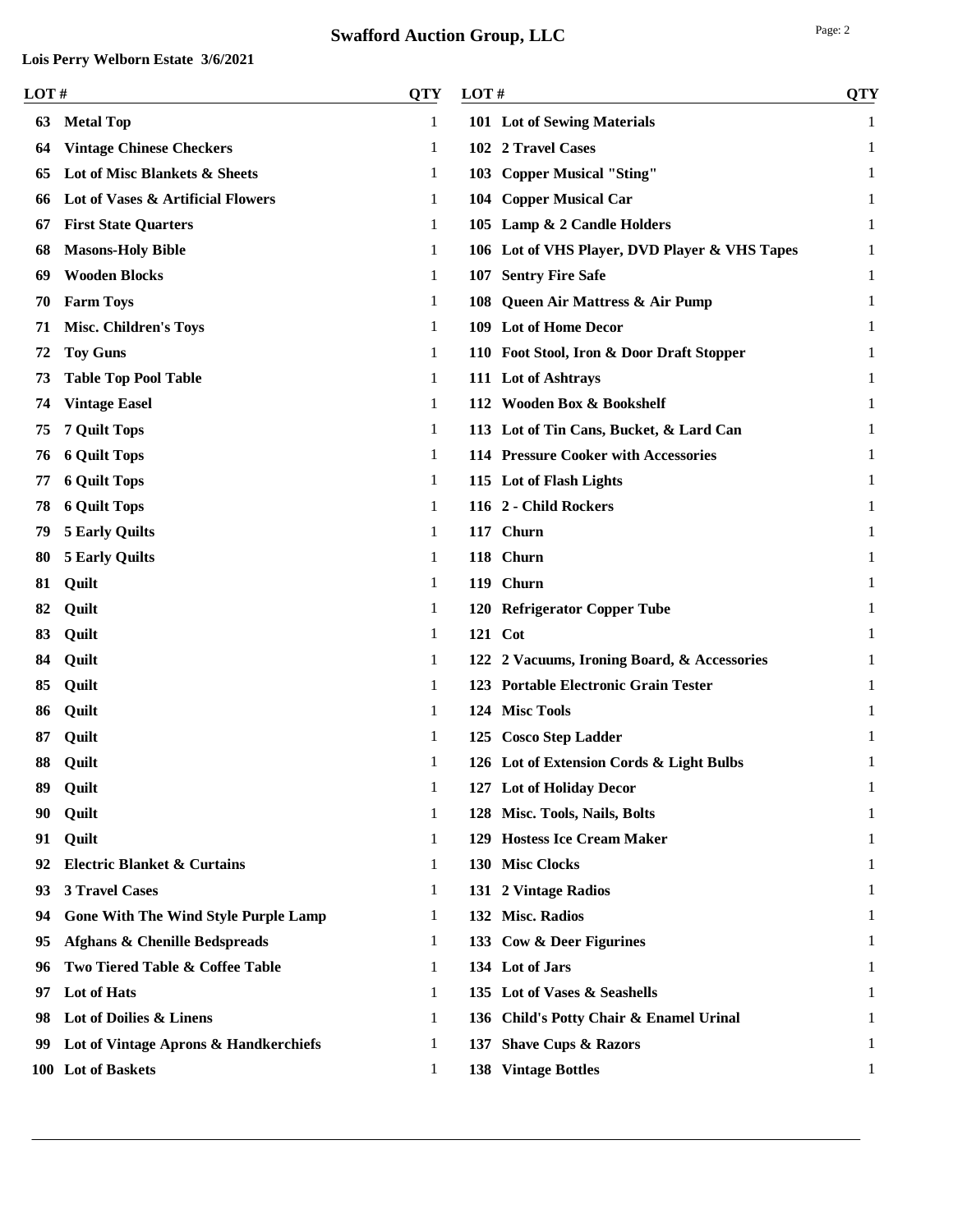| LOT# |                                                       | QTY | LOT#                                                  | <b>QTY</b> |
|------|-------------------------------------------------------|-----|-------------------------------------------------------|------------|
|      | 139 Vintage Bathroom Bottles & Band Aid Tins          | 1   | 176 Lot of Tupperware                                 | 1          |
|      | 140 Misc. Beauty Supplies & Scale                     | 1   | 177 Granite Ware Canning Pot                          | 1          |
|      | 141 Microwave Stand, Metal Rack & Plant               | 1   | 178 Cast Iron Dutch Oven                              | 1          |
|      | 142 Medical Supplies with Crutches & Canes            | 1   | 179 Cast Iron Wagner Pan                              | 1          |
|      | 143 Invacare Wheelchair                               | 1   | 180 2 #8 Cast Iron Pans                               | 1          |
|      | 144 Handicap Potty Chair & Walker                     | 1   | 181 3 Cast Iron Pans & Corn Pan                       | 1          |
|      | 145 Handicap Potty Chair & Walker                     | 1   | 182 Kitchen Cabinet                                   | 1          |
|      | 146 Walker with Seat                                  | 1   | 183 Lot of Salt & Pepper Shakers, Cream &             | 1          |
|      | 147 Lot of Vintage Clothes (2 Boxes & 2 Totes)        | 1   | <b>Sugar Dishes</b>                                   |            |
|      | 148 Small Metal Fan                                   | 1   | 183A 2 Hankscraft Cool Air Humidifier                 | 1          |
|      | 149 Lot of Jewelry Boxes                              | 1   | 184 Lot of Plastic Ware, Lunch Box &<br>Water Jug     | 1          |
|      | 150 Belt Buckles, Keys & ID Bracelet                  | 1   | 185 Blender, Can Opener, & Toaster                    | 1          |
|      | 151 4 Knives & Cigar Box                              |     | 186 Lot of Fire King Dishes                           | 1          |
|      | 152 Tobacco Pipes & Cigarette Cases                   | 1   | 187 Sharp Microwave                                   | 1          |
|      | 153 Fountain Pens, One with Gold Tip                  | 1   | 187A Pyrex & McCoy like Bowls                         | 1          |
|      | 154 Lighters- including Zippo & Ronson                | 1   | 188 Lot of Vintage Glassware                          | 1          |
|      | 155 Jewelry Box with Jewelry                          | 1   | 189 Lot of Kitchen Utensils                           |            |
|      | 156 Broaches                                          | 1   | 190 Lot of Kitchen Utensils                           | 1          |
|      | 157 Vintage Costume Jewelry                           | 1   | 191 Recipe Books & Plastic Dishes                     | 1          |
|      | 158 10K Vintage Ring                                  | 1   | 192 Butter Mold                                       | 1          |
|      | 159 Retro Dinette Table with 4 Chairs                 | 1   | 193 Butter Mold                                       | 1          |
|      | 160 Lot of 6 Mason Jars                               | 1   | <b>194 Mirro Pressure Cooker</b>                      | 1          |
|      | 161 Lot of Mugs & Candy Dishes                        | 1   | 195 Lot of Pots & Pans                                | 1          |
|      | 162 Sifters & Meat Grinder                            | 1   | 196 Cookie Sheets & Muffin Pans                       | 1          |
|      | 163 Lot of Pots & Pans                                |     | 197 Mini Oil Can                                      | 1          |
|      | 164 Lot of Pencil Sharpeners &                        | 1   | 198 Nut Cracker                                       | 1          |
|      | Declaration of Independence                           |     | 199 Stove Top Griddle & Baking Pans                   | 1          |
|      | 165 Oil Lamp                                          | 1   | 200 Lot of Clear & Green Fire King Bowls              | 1          |
|      | 166 2 Oil Lamps                                       | 1   | 201 Patterned Fire King Bowls with Lid                | 1          |
|      | 167 Lot of Oil Lamp Parts                             |     | 202 Canisters & Cutting Board                         | 1          |
|      | 168 Lot of Stemware                                   | 1   | 202A Misc. Dishware                                   |            |
|      | 169 Lot of Coffee Pots                                | 1   |                                                       | 1          |
|      | 170 2 Cookie Jars                                     | 1   | 203 Lot of Misc. - Salad Maker, Food<br>Chopper, Etc. | 1          |
|      | 171 Pyrex Nesting Mixing Bowls                        | 1   | 204 New Pyrex Vision Pots & Bake Ware                 |            |
|      | 172 Flatware & Knives                                 | 1   | 205 Glass & Plastic Serving Dishes                    | 1          |
|      | 173 Microwave Cart                                    |     | 206 Misc. Plates & Bowls                              | 1          |
|      | 174 Lot of Tins                                       |     | 207 Crock Pot & Electric Skillet                      | 1          |
|      | 175 Lot of Bath Towels, Dish Towels, Mops<br>& Brooms | 1   |                                                       |            |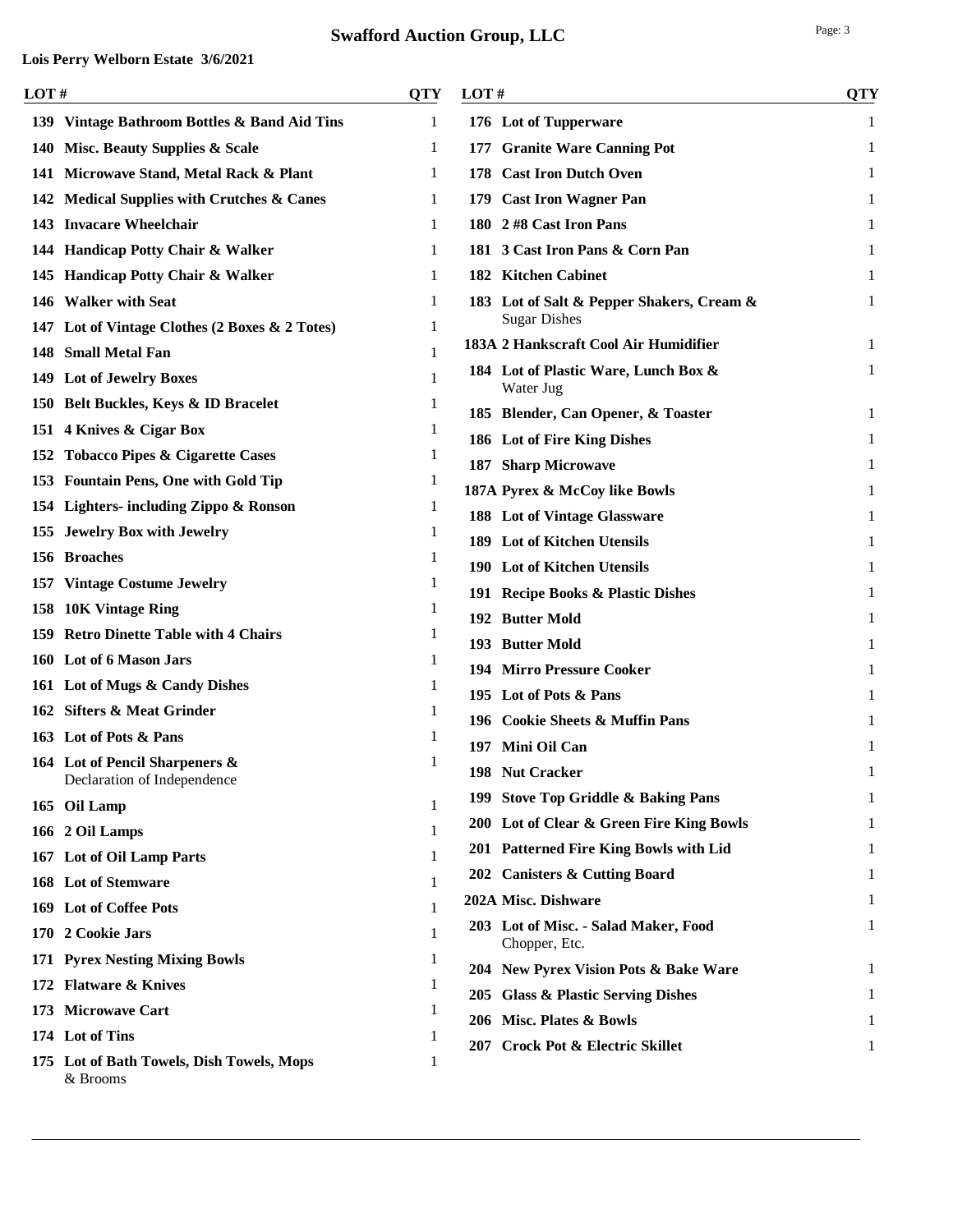| LOT# |                                               | <b>QTY</b> | LOT# |                                                | <b>QTY</b>   |
|------|-----------------------------------------------|------------|------|------------------------------------------------|--------------|
|      | 208 Misc. Serving Pieces                      | 1          |      | 243 Glass Vaporizer & Mechanical Lids          | 1            |
|      | <b>209 Crowning Fashion Dishes</b>            | 1          |      | 244 Wooden Box with Sheller                    | 1            |
|      | 210 4 Cup Deep Fryer & Slow Cooker            | 1          |      | 245 Belts & Metal Step Ladder                  | $\mathbf{1}$ |
|      | 211 2 Pottery Pieces                          | 1          |      | 246 Grain Tailgate                             | 1            |
|      | 212 Misc. Kitchen                             | 1          |      | 247 Cast Iron Wood Burning Heater              | 1            |
|      | 213 Lot of Bottles, Calendars, & Signs        | 1          |      | 248 Echo Cast Iron Wood Burning Stove          | 1            |
|      | 214 Wood Ladder                               | 1          |      | 249 Warm Morning Cast Iron Wood Burning Heater | 1            |
|      | 214A Rulers, Flags, & Umbrella                | 1          |      | 250 Cast Iron Dampers - One Griswold           | 1            |
|      | 215 3 Orange Chairs                           | 1          |      | <b>251 Misc Metal Pieces</b>                   | 1            |
|      | 216 Misc. Flower Pots                         | 1          |      | 252 Seed Spreader & Garden Hoe Heads & Duster  | 1            |
|      | 217 Boos & Company Butcher Block              | 1          |      | 253 Lot of Jack & Chains                       | 1            |
|      | 218 Contents of Shed                          | 1          |      | 254 Lot of Fuel Pump & Hinges                  | 1            |
|      | 218A Vice & Hand Saw                          | 1          |      | 255 Lot of Threaded U Bolts                    | 1            |
|      | 219 Reel with Extension Cord                  | 1          |      | 256 Lot of Threaded U Bolts                    | 1            |
|      | 220 Lot of nozzles                            | 1          |      | 257 Metal Stretchers                           | 1            |
|      | 221 3 Small Oil Cans                          | 1          |      | 258 Truck Parts                                | 1            |
|      | 222 Lot of Jars                               | 1          |      | 259 Metal Folding Bed Frame                    | 1            |
|      | 223 Lot of Jelly Jars                         | 1          |      | 260 Bucket of Metal Brackets                   | 1            |
|      | 224 Bucket of Insulators                      | 1          |      | 261 Tokheim Gas Pump                           | 1            |
|      | 225 2 Pickle Jars & Wire Rack                 | 1          |      | 262 Ezee Flow Planter Attachment               | 1            |
|      | 226 2 Tool Boxes, Small Lantern, & Tackle Box | 1          |      | 263 Metal Blades                               | 1            |
|      | 227 2 Porcelain Pots & Tea Kettle             | 1          |      | 264 Lot of Berry Baskets                       | 1            |
|      | 228 Alabama Churn (2 Handled)                 | 1          |      | 265 Large Rope, Wire, & 2 Pulleys              | 1            |
|      | 229 5 Gallon Churn with Misc. Lids            | 1          |      | 266 Large Sickle Blade & Combine Head Float    | 1            |
|      | 230 Black Hawk Sheller                        | 1          |      | 267 Lot of Wood & Vinyl Pieces                 | 1            |
|      | 231 Lot of Bird Houses & Ceramic Pieces       | 1          |      | <b>268 Extension Ladder</b>                    | 1            |
|      | 232 Large Yellow Toy Truck                    | 1          |      | 269 3 Wood Cabinets                            | $\mathbf{1}$ |
|      | 233 Fire Engine Toys & Horse                  | 1          |      | 270 Large Antenna                              | 1            |
|      | <b>233A Rocking Horse Pieces</b>              | 1          |      | 271 Metal Ladder                               | 1            |
|      | 234 Lot of Misc. Items                        | 1          |      | 272 Extension Ladder                           | 1            |
|      | 235 Horse Shoes & Bit                         | 1          |      | 273 Wash Tub, Buckets, & Pressure Cookers      | 1            |
|      | 236 Ammo Can & 2 Squares                      | 1          |      | 274 Lot of Plastic Coke Crates & Bottles       | 1            |
|      | 237 Lot of Tools & Circular Saw               | 1          |      | 275 Wooden Coke Crate with Bottles & Carrier   | 1            |
|      | 238 Lot of Tin Cans                           | 1          |      | 276 GMC Hub Cap & Box of Tools                 | 1            |
|      | 239 Wash Pans                                 | 1          |      | 277 Piedmont Brand Wooden Box                  | 1            |
|      | 240 Shoe Last with Cast Iron & Cotton Scale   | 1          |      | 278 Lot of Wooden Pieces                       | 1            |
|      | 241 Lot of Gallon Jars                        | 1          |      | 279 Lot of Yard Tools                          |              |
|      | 242 Lot of Gallon Jugs                        | 1          |      | 280 Book Shelf with 2 End Tables               | 1            |
|      |                                               |            |      |                                                |              |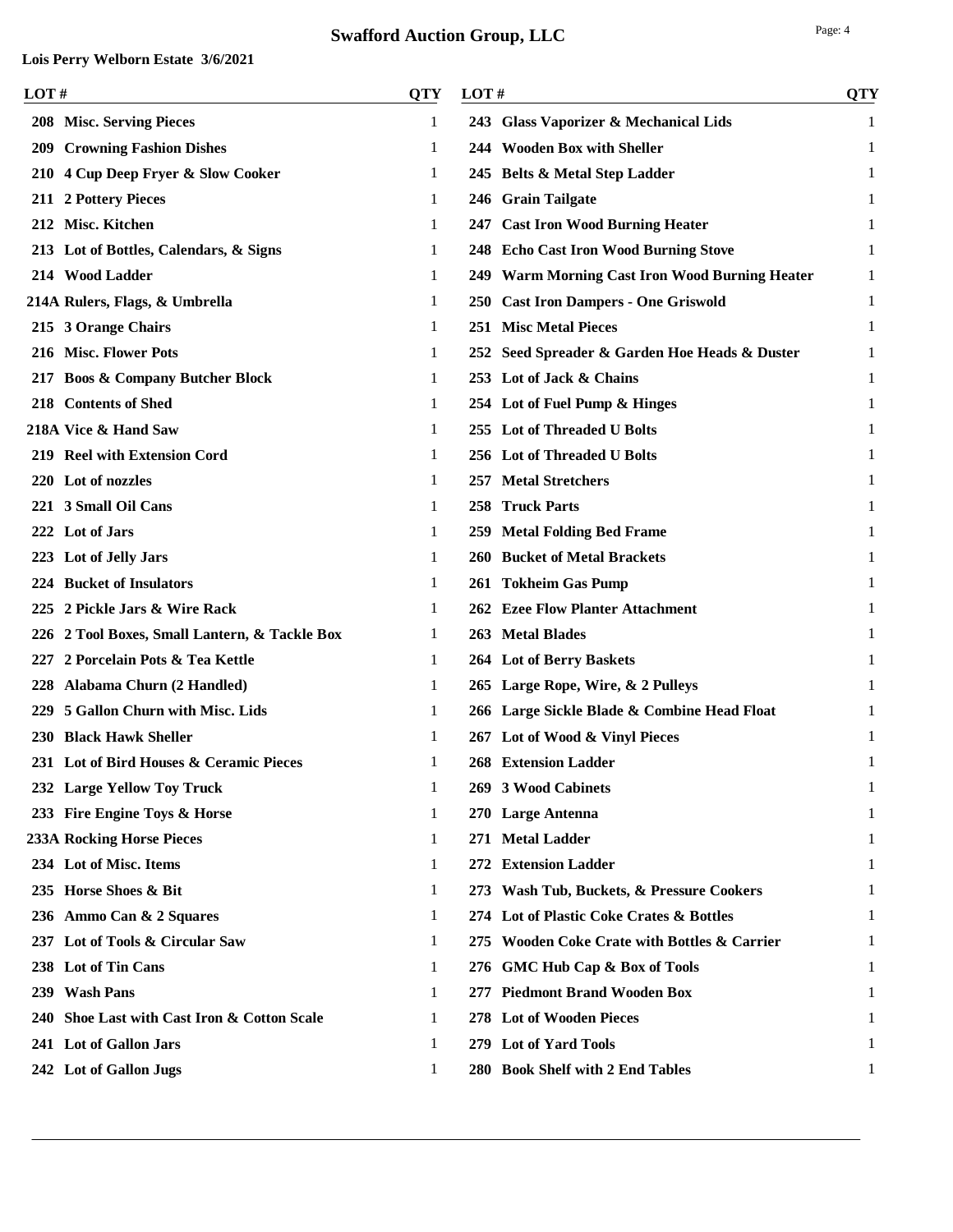| LOT# |                                                 | QTY | LOT#                                    | <b>QTY</b> |
|------|-------------------------------------------------|-----|-----------------------------------------|------------|
|      | 281 Wooden Rocker & 2 Chairs                    | 1   | 317 Lot of Tin                          | 1          |
|      | 282 Wooden Crib                                 | 1   | 318 Metal Table Frame                   | 1          |
|      | 283 Lot of Oil Cans                             | 1   | 319 6 Ft Scrape Blade                   |            |
|      | 284 Screen Doors & Sink                         | 1   | 320 3 Pt Boom Hitch                     |            |
|      | 285 Wooden Rocker & Frames                      | 1   | 321 4 Row Cultivator with Fallers       |            |
|      | 286 Lawn Chairs                                 | 1   | 322 Ford Planter Tool Bar               | 1          |
|      | 287 Assorted Sweeps & Cultivator Parts          | 1   | 323 2 Disc Turn Plow                    |            |
|      | 288 Fuel Tank                                   | 1   | 324 Goodyear 18.4X26 Combine Tire &     | 1          |
|      | 289 Box Fan & Chairs                            | 1   | <b>Implement Piece</b>                  |            |
|      | 290 Lot of Yard Tools & Basketball Goal         |     | 325 Lot of Wheels & Tires               | 1          |
|      | 291 Lot of Yard Tools                           | 1   | 326 Hubcaps & Wheel Covers              |            |
|      | 292 Misc. Auto Parts & Saw Horses               |     | 327 Assorted Jacks                      |            |
|      | 293 Assorted Items - Water Meter Box            |     | 328 Lot of Misc Including Top Links     |            |
|      | 294 Iron Spoke Wheels, Steel Wheels & Chemicals |     | 329 Wheels                              | 1          |
|      | 295 Duster & Steel Table & Tractor Lift Jack    |     | 330 Half Barrel Feeding Troughs         | 1          |
|      | 296 Grain Drill Parts                           |     | 331 Smoke Box with Lid & Wooden Box     |            |
|      | 297 Push Mower (no handle) & Engine             |     | 332 Wheels & Tires                      | 1          |
|      | 298 Craftsman Push Mower                        |     | 333 Plow Parts                          | 1          |
|      | 299 Murray Push Mower                           | 1   | 334 Barrel of Burlap Sacks              |            |
|      | <b>300 Garden Tiller</b>                        |     | 334A Blackhawk Hand Tools and Peg Board |            |
|      | 301 Spray Tank                                  |     | 335 Car/Truck Seats                     |            |
|      | 302 Spray Tank                                  |     | 336 Sickle Mower with Blades            | 1          |
|      | 303 Spray Tank w/ Rack                          |     | 337 Misc. Including Vice                |            |
|      | 304 Spray Tank w/ Rack                          |     | 338 Misc. Items                         |            |
|      | 305 Electric Weed Eater & Minnkota              |     | 339 Assorted Disks                      |            |
|      | <b>Trolling Motor</b>                           |     | 340 Assorted Plows & Sweeps             | 1          |
|      | 306 4 Ft Wood Swing                             | 1   | 341 Misc. Items & Cultivator Parts      | 1          |
|      | 307 Scrap Pile                                  | 1   | 341A Misc. Trash Cans and Buckets       | 1          |
|      | 307A Misc. Metal Pipe                           | 1   | 342 Misc. Items                         | 1          |
|      | <b>308 Horse Drawn Plow</b>                     | 1   | 343 Lot of Misc. Including Grinder      | 1          |
|      | <b>309 Horse Drawn Plow</b>                     | 1   | 344 4 Metal Barrels                     |            |
|      | 310 Horse Drawn Planter                         | 1   | 345 Lot of Misc. Including T-posts      |            |
|      | 311 Horse Drawn Plow                            | 1   | 346 Hand Trucks                         |            |
|      | 312 Planter Parts                               | 1   | 347 Campbell Hausfeld Pressure Washer   | 1          |
|      | 313 Turn Plow                                   | 1   | <b>348 Planter Markers</b>              | 1          |
|      | 314 Horse Drawn Plow - No Handle                | 1   | <b>348A Bridles</b>                     | 1          |
|      | 315 Lot of Tin                                  | 1   | 349 Misc. Oil Cans                      | 1          |
|      | 316 Chattanooga 5 Tooth Chisel Plow             | 1   | 349A Combine Chain                      | 1          |